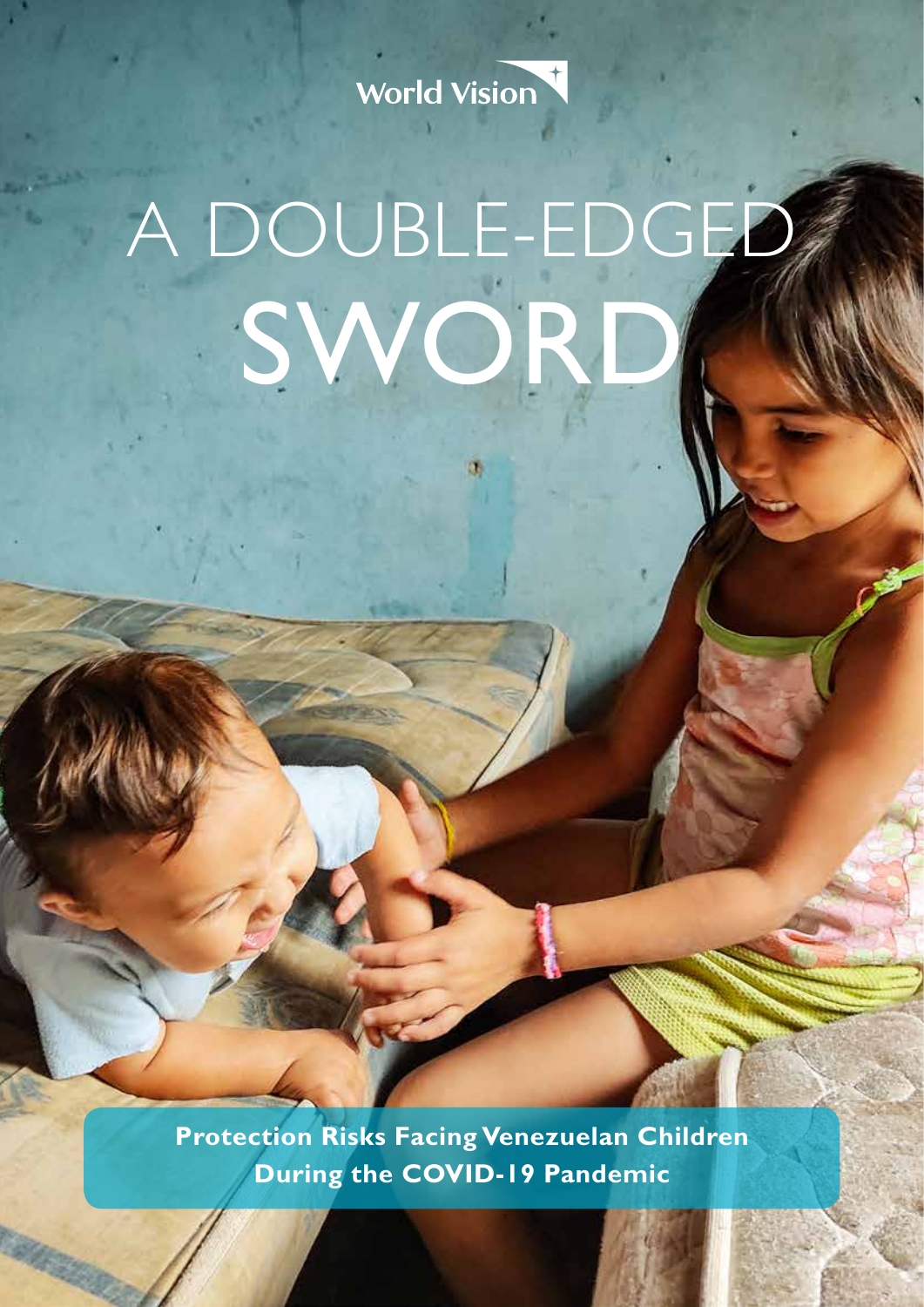|  |  |  |  |  |  |  |  |  |  |  | e COVID-19 10                                                                                                                                            |
|--|--|--|--|--|--|--|--|--|--|--|----------------------------------------------------------------------------------------------------------------------------------------------------------|
|  |  |  |  |  |  |  |  |  |  |  | dren in Venezuela $\ldots \ldots \ldots \ldots \ldots 13$                                                                                                |
|  |  |  |  |  |  |  |  |  |  |  | Latin American countries $\overline{\mathbf{a}}$ . $\overline{\mathbf{a}}$ . $\overline{\mathbf{a}}$ . $\overline{\mathbf{a}}$ . $\overline{\mathbf{b}}$ |
|  |  |  |  |  |  |  |  |  |  |  |                                                                                                                                                          |
|  |  |  |  |  |  |  |  |  |  |  |                                                                                                                                                          |



This report was produced by Natalia Korobkova on behalf of the Venezuela Response Team at World Vision International in collaboration with World Vision field offices.

We would like to thank the generous contributions of children and young people who shared their time and thoughts through this survey. We are grateful to colleagues and staff members from field offices: Monica Rumbos, Gabriela Becerra, Claudia Patricia Sanchez Muñoz, Pauline Ochoa León, Elizabeth Bedoya, Gabriela Benitez, Johnny Jara, Jose Ignacio Peralta Barria, Luis Corzo, Marlene Arroyo, Natalia Cuello Avendaño, as well as Venezuelan organisation "Alimenta la Solidaridad". We are thankful for the assistance and support given by WV LAC and Venezuela Regional Response colleagues Mishelle Mitchell, Chris Huber, Paula Martes and Golda Ibarra.

Editing: Liliana Mesias and Natalia Korobkova

#### Design: Fernando Otarola

© World Vision International 2020 All rights reserved. No portion of this publication may be reproduced in any form, except for brief excerpts in reviews, without prior permission of the publisher. For further information about this publication please contact: natalia\_korobkova@vvi.org World Vision is a Christian relief, development, and advocacy organisation dedicated to working with children, families, and communities to overcome poverty and injustice. Inspired by our Christian values, we are dedicated to working with the world's most vulnerable people. We serve all people regardless of religion, race, ethnicity, or gender.

CHILD AND ADULT SAFEGUARDING CONSIDERATIONS World Vision ensured safe and ethical participation of children when they shared their stories, adhering to World Vision's safeguarding protocols. Names of children have been anonymised and changed to ensure confidentiality. All photos were taken and used with informed consent.

Cover photo: ©2020 World Vision/Edward Scholtz

### Contents

| Pre-pandemic context: A country ill-prepared to face COVID-19 10                |
|---------------------------------------------------------------------------------|
| The consequences of COVID-19 on protecting children in Venezuela. 13            |
| The voices of Venezuelan refugee children in other Latin American countries. 16 |
|                                                                                 |
|                                                                                 |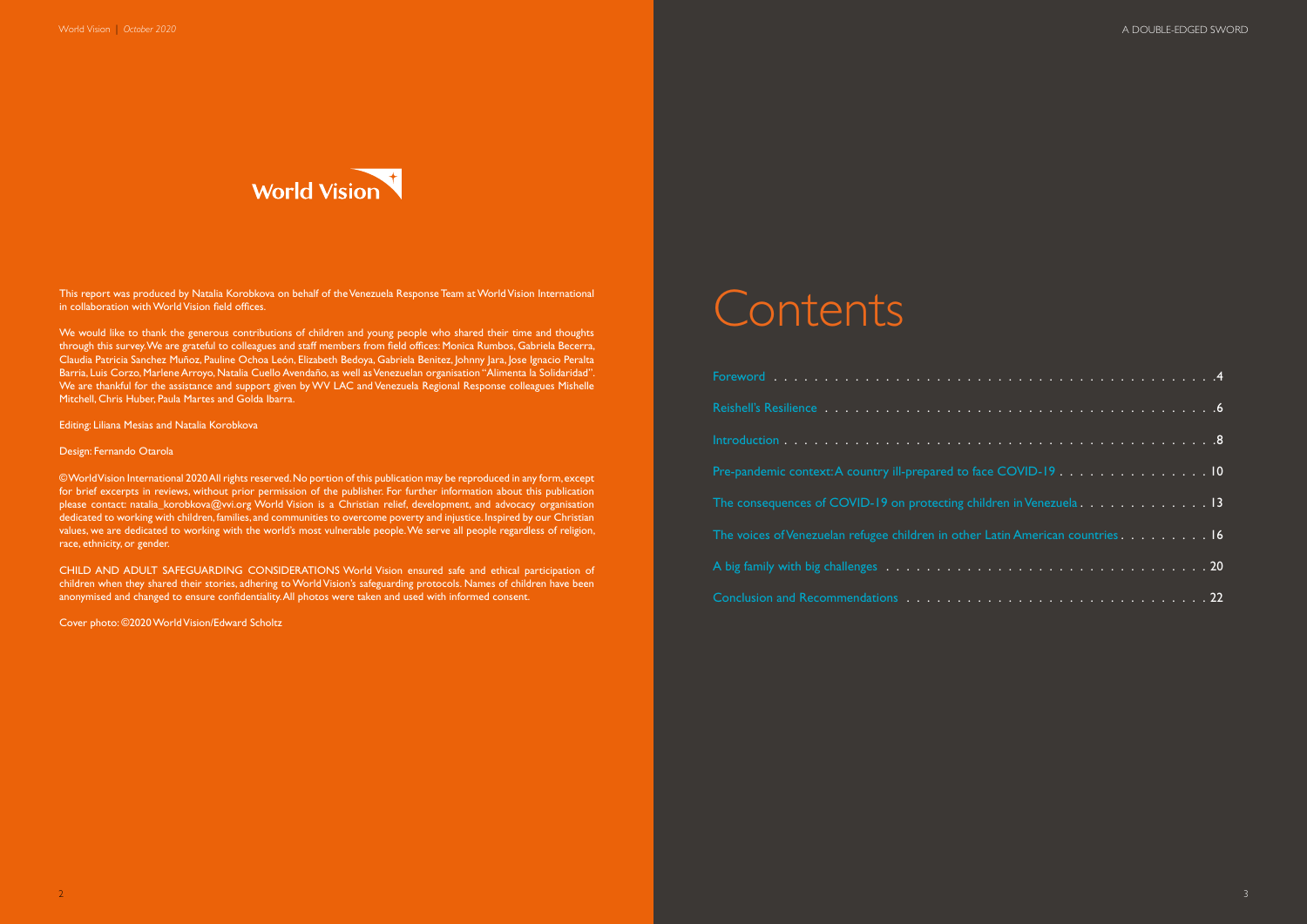

### Foreword

Two decades have passed since Venezuela embarked on the path that led to the collapse of its institutional structures, the chronic impoverishment of its population, and the tragic loss of human capital. It is perhaps in these terms, that we can measure how an entire generation has grown up in the margins—with limited or no access to education, health and effective protection networks—in one of the most violent and unstable countries on the planet.

This situation has forced more than 5.5 million people to flee the country seeking better living conditions, and left more than a million children separated from their parents in Venezuela itself. Growing up immersed in poverty and without parental protection or robust safety nets opens a deep wound in the identity, selfesteem and opportunities of a generation.

World Vision's study, A Double-Edged Sword, reveals a human face to a profound and painful social fracture that is leaving serious marks on Venezuelan children and adolescents: their exposure to abuse, abandonment, child labor and in many cases, hopelessness.

Faced with this reality, standing idly by is not an option. As a child-focused humanitarian organization, we have made multiple calls to collaboratively undertake an unprecedented effort to restore a sense of future, hope and opportunities of Venezuelan children. We come alongside the children who remain in the country, as well as those who live in precarious conditions throughout the region.

The international community's response is still painfully limited and the contextual and financial challenges are immense. Still, we remain committed to speaking up for the most vulnerable and call on others to do the same. Committing our technical, financial and human resources, we called on faith-based and communitybased organizations to partner in our work to reach thousands of children and their families at risk in Venezuela. This has allowed us to broaden our reach and deepen our impact.

We have begun to see a sliver of light shine in the darkness. But there is so much more left to do to illuminate the situation. It is up to all of us - governments, donors, the international community, the private sector and the media - to heal and restore hope to millions of children who deserve to live into the full potential for which they were created.

I hope in reading this report you will be moved to join this great movement we call Hope Without Borders.

### **"When the pandemic ends I will be the best student. Although I still don't have the uniform, or notebooks, or shoes, or anything, it doesn't matter."**

Marcos, 11, Miranda state, Venezuela



**Joao H. Diniz** Regional Leader, World Vision Latin America and the Caribbean

©2020 World Vision / Chris Huber

Our mission is to help write new stories of transformation for the children of Venezuela. Please join us!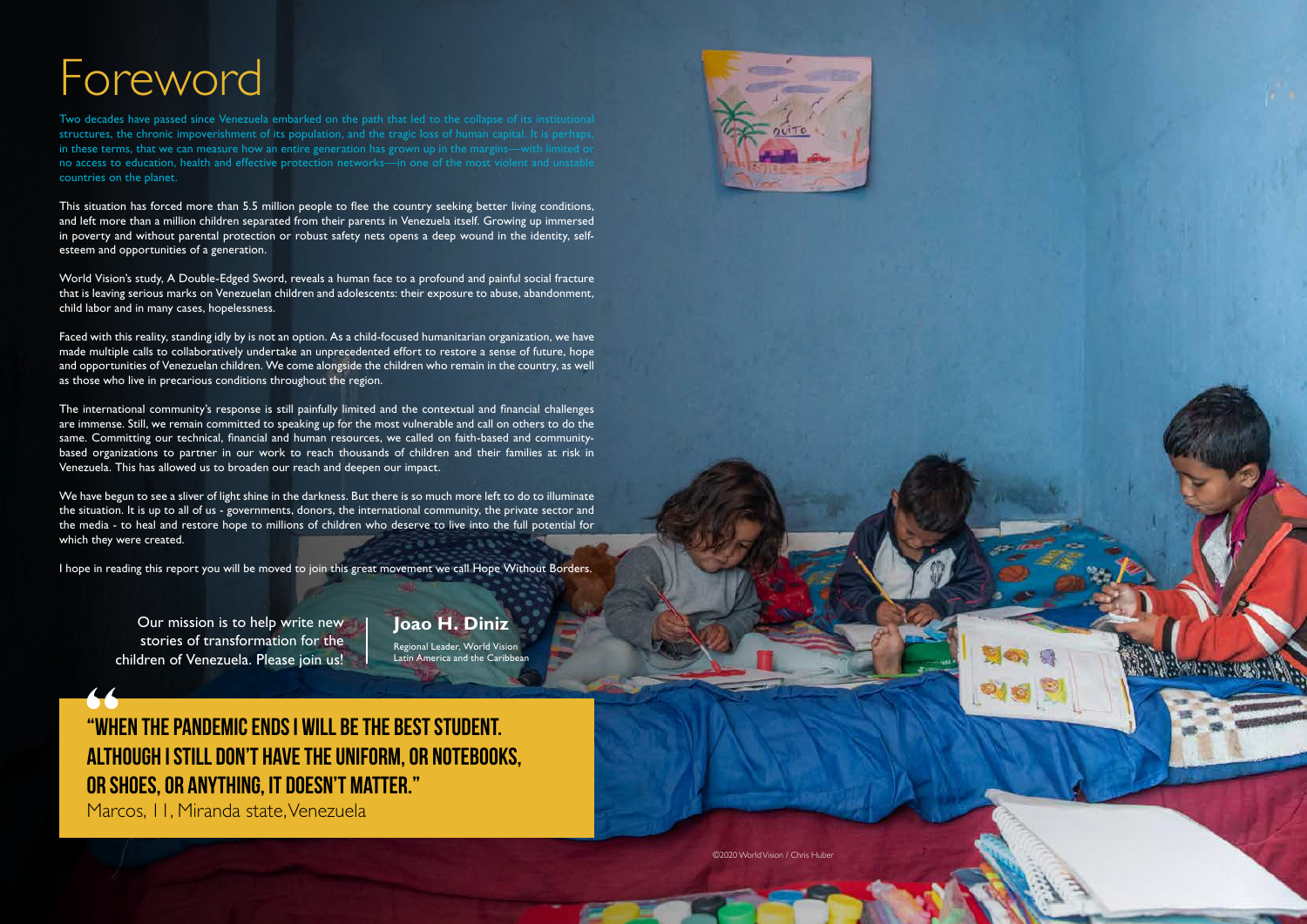## Reishell's **Resilience**

Reishell (7) lives in the north center of Quito with her mother Amalia (26), her father Elio (29) and her brother Aiden (3), since arriving from Venezuela two years ago. Reishell attended the second grade through June 2020, but schooling has been sporadic since then because her family lacks what she needs to attend school during the COVID-19 pandemic: Internet service to their home or at the least, reliable cell coverage to receive lesson plans through WhatsApp. During this time of confinement, what she misses the most is her friend Isabelita and teacher Lucía.

Lucía is very good and pretty, plus she has a nice name, Reishell says. "I need them," she says.

Reishell radiates energy and positivity. Her eyes are bright and she has an uncommon ease of speech for her age. During the pandemic, she has dedicated herself to writing, reading books and practicing math, which is her favorite subject. She organizes and takes good care of all her notebooks because she likes order.

Although her family's journey from Venezuela to Ecuador was difficult and sometimes scary, Reishell considered it mostly an adventure.

"It was something unique, all the way I saw landscapes that I really liked," she says. "I saw horses of many colors: white, black, gray and brown. We got into some very large cars that were taking us at full speed. In addition, I ate many delicious things that people gave us on the way. What I liked the most was the change, from a jungle with many trees I came to live in a big city."



Elio says his daughter experienced the trip as a true adventure and that she was happy.

"For adults it is a journey that you never want to repeat," Elio says. "We walked and hitchhiked for 7 days, we slept on the street and we had no money. That's why people gave us food, because they saw us with small children… But what could we do, other than tell our daughter that it was a special trip because we were going to our new home."

The resilience that Reishell has developed, thanks to her parents' teaching and guidance, is what has allowed her to be creative and not feel the weight of confinement during the pandemic. The family does not have any fixed income because they depend on wages from day labor. Since the pandemic hit, they have not been able to work regularly. They can't afford Interned service, and food is often scarce.

**The pandemic has worsened our situation. All of us feel depressed. We are observing the quarantine imposed, but it is hard. Kids have lost weight since they do not attend school because they are not having one of their meals for the day."** Oly, a Venezuelan grandmother.

"We put the children to bed very late at night so that they get up almost at lunchtime, so we save a little because we have to prepare two meals," says Reishell's mom, Amalia.

This young couple has not lost hope for better days. They continue planning and looking for opportunities to create stability for their family. They hope that this time of instability will soon end and Reishell can meet Isabelita and Lucía again.

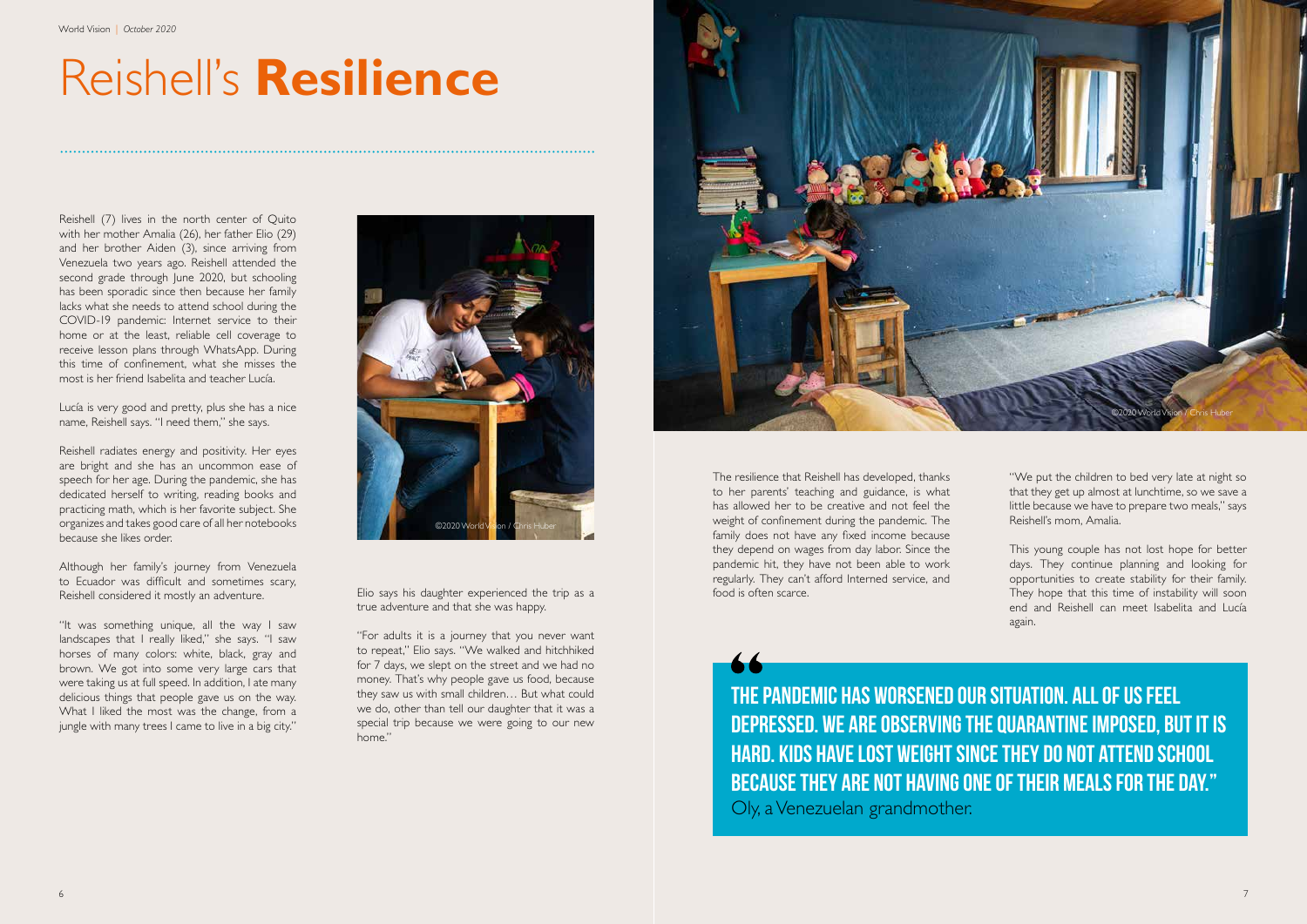## Introduction

Venezuela is currently facing an unprecedented humanitarian crisis driven by ongoing political instability, a deteriorating socio-economic situation and growing insecurity and violence.

World Vision is responding to the Venezuelan crisis by implementing programmes in Venezuela and the six countries receiving the most refugees. In 2019, the organisation launched the Crisis Response Plan for Venezuela called "Hope without Borders." As of September 2020, World Vision's response has reached more than 411,000 people in Brazil, Bolivia, Chile, Colombia, Ecuador, Peru and Venezuela. World Vision has provided food and multipurpose cash assistance, clean water, housing, health services and hygiene items to the most vulnerable populations. Much of our response has focused on providing protection services as well, which include psychosocial support for vulnerable children and adults.

World Vision | *October 2020* A DOUBLE-EDGED SWORD | *DOUBLE-EDGED SWORD | 2020* A DOUBLE-EDGED SWORD | A DOUBLE-EDGED SWORD | A

and the second control of the second control of the second control of the second control of the second control of the second control of the second control of the second control of the second control of the second control o

The country's economy contracted an estimated 50% between 2013 and 2018.<sup>1</sup> Oil exports, the main source of income, reduced by 62% between 2015 and 2018. The great majority of Venezuelans have been affected by hyperinflation, the collapse of salaries and the health system, scarcity of food and medicine, lack of health and education services, and the deterioration of basic infrastructure, including water and sanitation, electricity, and public transportation. This combination of issues has given rise to the greatest exodus in Latin America's recent history. Nearly 5.5 million Venezuelans have fled to other countries.2

When Venezuela registered its first official COVID-19 case in March of 2020, World Vision had already begun a country-wide needs assessment for its programming purposes. As expected, beyond the visual picture of deteriorated infrastructure, a more sobering, statistical portrayal of the county's issues has emerged. It supplemented the findings of the 2019 Global Health Security Index findings that Venezuela was among the top 20 countries in the world least prepared to face the pandemic. $3$ 

As the wave of Coronavirus spread throughout Latin America in 2020, forcing the governments to apply strict quarantine measures, another World Vision survey found that by June more than 80% of Venezuelan refugees in host countries had lost their source of income. Faced with evictions, thousands of Venezuelans were once again on the move, walking back to their home country.<sup>4</sup> For some, this journey became a nightmare once they reached the border to Venezuela. Venezuelan authorities would not allow in more than 900 returnees per week. This quickly caused informal settlements to crop up at border crossings. Many of those who managed to return faced severe challenges in Venezuela with limited electricity, gasoline or water service, as well as risks to child protection. Soon many were forced to try to seek refuge again back in neighboring countries. W In August World Vision again surveyed program participants and their communities inside Venezuela to determ to what degree the pandemic was increasing chi protection risks.

This report, A Double-Edged Sword, examines the two-sided dilemma for Venezuelan children: 1) the dire economic situation they faced prior to the declaration of the Coronavirus pandemic and 2) the exacerbating factors that have deepened their vulnerability since the pandemic began. World Vision's intent is to equip leaders and decision makers with insights and recommendations for actions that will comprehensively prevent and address children's protection concerns.

#### **WHAT TO EXPECT:**

The **first section** of the report presents a short summary of key findings of a multi-sector rapid assessment World Vision conducted in March 2020 in Caracas, Lara, Miranda, Táchira, and Zulia, in Venezuela, just as the first COVID-19 cases were reported in the country to give a situational overview of the context in the country The **second section** examines the results of World Vision's follow up survey of 420 households in August in Caracas and Miranda following the COVID-19 pandemic and it's worsening effects on children already made vulnerable by the dire context documented in March. The **third section** focuses on Venezuelan children outside of Venezuela. It summarises the findings of a World Vision survey of 392 Venezuelan children living in Brazil, Bolivia, Chile, Colombia, Ecuador, and Peru conducted in April. This report **concludes** with a set of recommendations for action.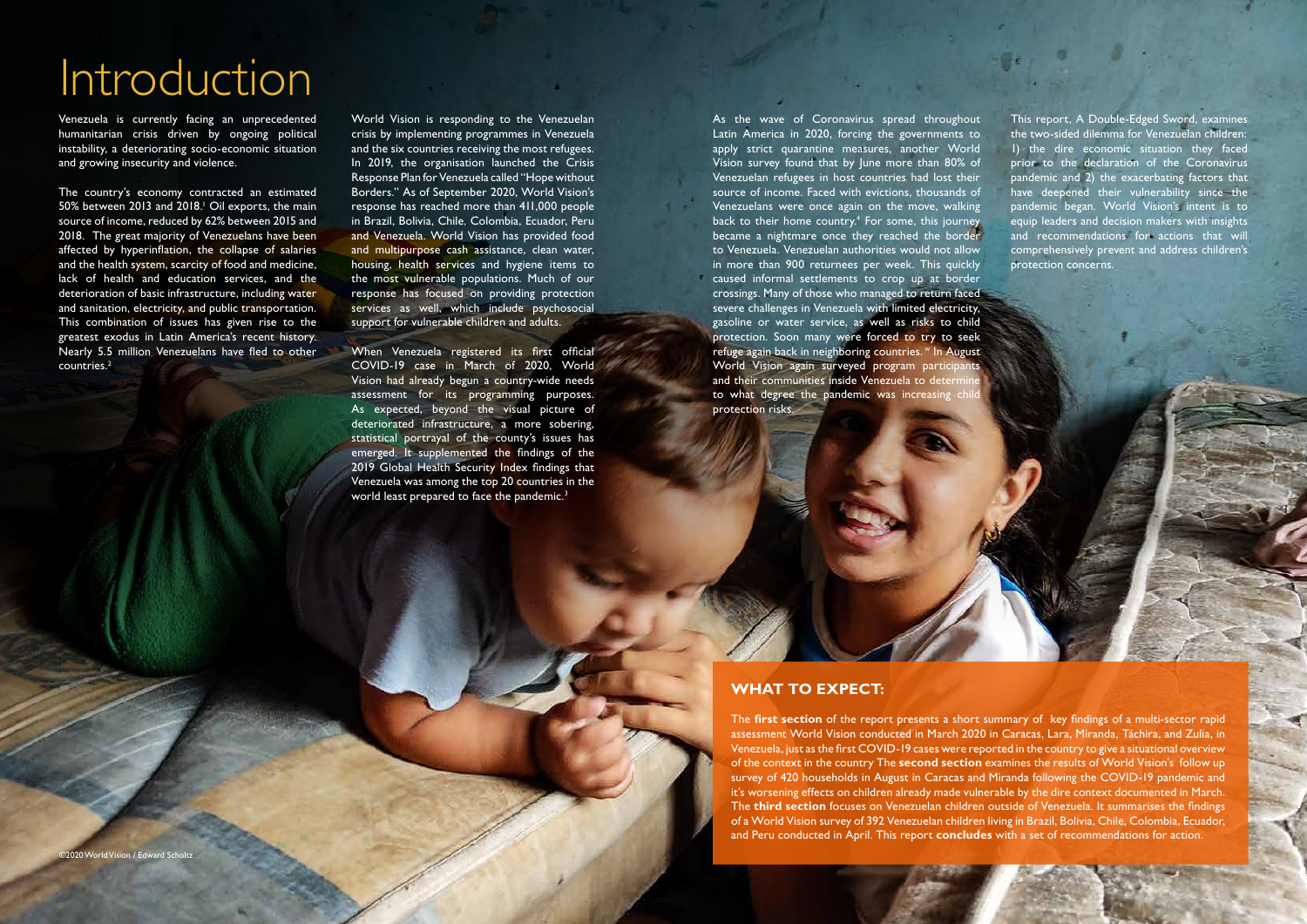### A country ill-prepared to face COVID-19

In March 2020, when the country registered its first COVID-19 cases, World Vision conducted a multi-sector rapid assessment that included 1,388 household surveys and 35 key informant interviews in 12 municipalities and 12 communities across five Venezuelan states: Caracas, Lara, Miranda, Táchira, and Zulia. The results were stark and provided a clear warning of heightened vulnerabilities among Venezuelan children. Households most commonly experience problems associated with lack of access to enough food and safe water, surrounded by collapsed infrastructure, making them highly vulnerable and unprepared for the pandemic. The infographic summarizes the survey's key findings.

**Protection and insecurity:** Respondents indicated they feel insecure in their communities. Children were affected in many ways, including the general absence of safe spaces and functional government systems working to protect them. Another variable that continues to threaten protection of Venezuelan children is a lack of access to proper identification. According to data from 2016-2018, 81% of children under 5 had a birth certificate, but this percentage continues to decline.<sup>6</sup>This diminishes children's opportunities to access services, like education and health, makes it harder for them to leave the country legally, and if they do manage to leave, it continues to hinder their access to services opportunities once they are abroad.

**Education:** Recent estimates suggest that 1.1 million children run the risk of dropping out of school, with a greater percentage of boys not in school.<sup>7</sup> The education sector is in critical condition in Venezuela. Due to migration during the school year 2018-2019, the education system lost 30% of its teachers nationwide. It is estimated that during the school year 2019-2020 another 50% of educators will leave Venezuela.8

**Health:** Prior to the pandemic, Venezuelan health services were already were already facing a deterioration of quality. Women have limited access to sexual and reproductive health services. In 2019, the fertility rate among adolescents aged 15 to 19 reached 85 births for every 1,000, almost double the regional rate of 48.3.<sup>9</sup> In 2016 official public figures showed an increase of 30% and 65% in infant and maternal mortality respectively, over the previous year. Due to the interruption of the national immunization program since 2010, outbreaks of vaccine-preventable diseases such as polio and measles have occured.<sup>10</sup>

**Food security and Livelihoods:** Due to the ongoing rise in food prices and precarious employment conditions, the risk of food insecurity in March was high. Although there was a food supply, some items were scarce and hyperinflation made it extremely difficult for many to buy even basic food items. The National Consumer Price Index shown that the price of food and other basic products rose more than 1,000% between December 2018 and April 2019.11

According to the World Food Programme, 30% of Venezuelans have experienced food insecurity and need immediate assistance. An estimated 7.9% of the population (2.3 million) is experiencing severe food insecurity and 25% (7 million) live with moderate levels of food insecurity.<sup>12</sup> The precarious condition of roads and infrastructure limits access to markets and hinders service delivery. This situation has forced 74% of households to reduce their food intake, work in exchange for food, and even sell their assets to be able to buy food.<sup>13</sup> 2,300,000 children only eat twice a day or less.<sup>14</sup> Lack of access to livelihoods opportunities makes it difficult for households to meet their basic needs,. According to the National Survey on Living Conditions, an estimated eight in 10 households in Venezuela are poor, with 61% being pushed into extreme poverty.<sup>15</sup>

Water, sanitation and hygiene: There was evidence that households have limited access to water due to lack of infrastructure and the high cost and poor quality of service. The communities' main water sources are pipelines, the use of pumps, tanks and bottles, and water bags purchased in stores. The context is aggravated by the fact that seven out of 10 households reported that their access from tanks or other containers for water storage is nonexistent (45% of survey respondents) or partial (30% of respondents). World Vision's survey results suggest that half of respondents had partial or no access to basic hygiene or household items. In the first 6 months of 2019, Venezuela recorded 714,536 cases of water-borne diseases with 171 deaths, with children younger than 1 being the most affected.

**Communications and connectivity:** Some 66% of households reported that the main challenge to using mobile phone technology was rising cellular plan costs. Only half of respondents were still able to afford a mobile phone. In addition, taking into account that the most convenient way for households to receive money is through bank deposits, the data revealed that 85% of households have a credit/debit card and nine in 10 households have a bank account—meaning they are part of the financial system. Nevertheless, the lack of internet connectivity (46%) and network coverage (44%) posed challenges for using mobile-money accounts, as does lack of electricity. In communities such as Lara, Táchira, and Zulia, for example, electricity supply was reported as sporadic.

#### **World Vision Venezuela Assessment, March 2020\***

Top 5 most frequent problems identified by the surveyed population in Caracas, Lara, Miranda, Tachira, and Zulia, Venezuela.

#### Communications and Connectivity

**90%** report increased **frequency of robberies**

> **50% cannot afford** a mobile phone







**8 in 10** households **are poor**

household are in **extreme poverty\*\*\***

**33%** report the risk of home **invasion as a concern**

**32%** report existence of **community conflicts** 

\* Venezuela Rapid Assessment, World Vision, March 2020: https://www.wvi.org/publications/report/venezuela-crisis/venezuela-multisector-rapidassessment-september-2020

\*\* WFP 2020

\*\*\* National Survey on Living Conditions (ENCOVI), 2017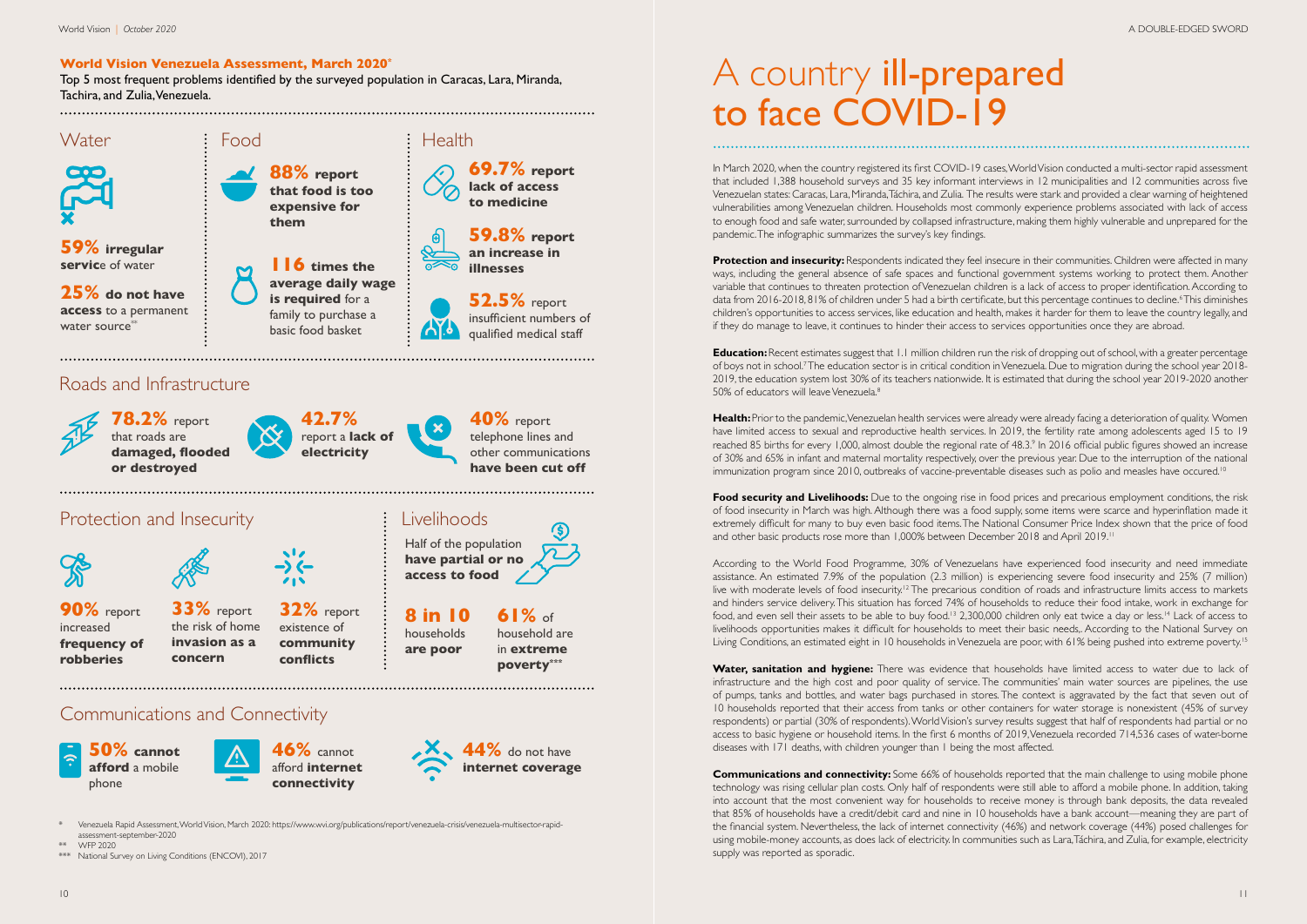### The consequences of COVID-19 on protecting children in Venezuela:

To understand the additional impact of the pandemic on child protection, in August 2020 World Vision conducted a survey in the states of the Capital District and Miranda (Carrizal, Guaicaipuro and Libertador), Venezuela. A total of 420 households responded to the survey, which included questions focused on child protection risks following the outbreak of the pandemic. Survey respondents were older than 30 years of age, with 71% being women, and 50% of these being female-heads of households.

The survey results show that children are going hungry in at least 73% of households. According to the Worker Documentation and Analysis Center, in April 2020, the monthly minimum wage enabled a family to obtain just 0.9% of the food basket—the amount of nutritional intake considered adequate to sustain the needs of a family of five for a month. This means that, on average, a family needs at least 116 times the average daily wage to cover the basic food basket. The minimum monthly wage as of May 2020 was equivalent to 400,000 sovereign Bolivars or US \$2.33.<sup>16</sup> In June 2020, World Vision reported in its report, "Venezuelan Children Between a Rock and a Hard Place," that many children lost weight since they stopped going to school and therefore missed one of the daily meals they once relied on.<sup>1</sup>

The findings revealed that the problems that place children at greater risk during the pandemic are associated with the scarcity of food, an increase in child labour, child marriage, domestic violence and abandonment. A worrying picture emerges when combined with the insights from World Vision's March survey. World Vision's conclusion is that donors and decision-makers should urgently consider further and more prioritized investment in child protection strategies.

The infographic summarizes the key findings from the August 2020 survey of 420 families in Venezuela.

World Vision's main question to the respondents was "What has changed in your family situation during the COVID-19 pandemic?" The most telling insights include:

- **• 38% of respondents shared that they experienced a decrease in their income level;**
- **• 35% have experienced food shortages;**
- **• 7% mentioned violence at home;**
- **• 7% mentioned departure of adults from the home in search of work or services.**

When analysing family stability for children, it is important to note that 3.3% of survey respondents stated that they intended to move in the next six months to another community or outside the country.



**Situation** at home



#### **Children separated** from parents since march

**7 out of 10**  households do not have enough food







**1 in 3**  households perceive income loss

**55%** report that more parents **have left to another**



### **"There is a lot of need here, a lot of misery, we just survive. Since the quarantine arrived, I have not been able to work well, because there is no transport and they do not call me from the houses to work."**

Maria, 45, mother of two, Miranda state, Venezuela

#### Child **Labour**

**20%** report that child labour has increased since March **28%** report children begging **26%** report children working as domestic helpers

19% report children selling on streets (water, cigarettes, etc.)

**Sexual** or Gender Based Violence

#### Child **Marriages**

**19%** report increases in GBV since March



**49%** report that **child marriages have increased since March**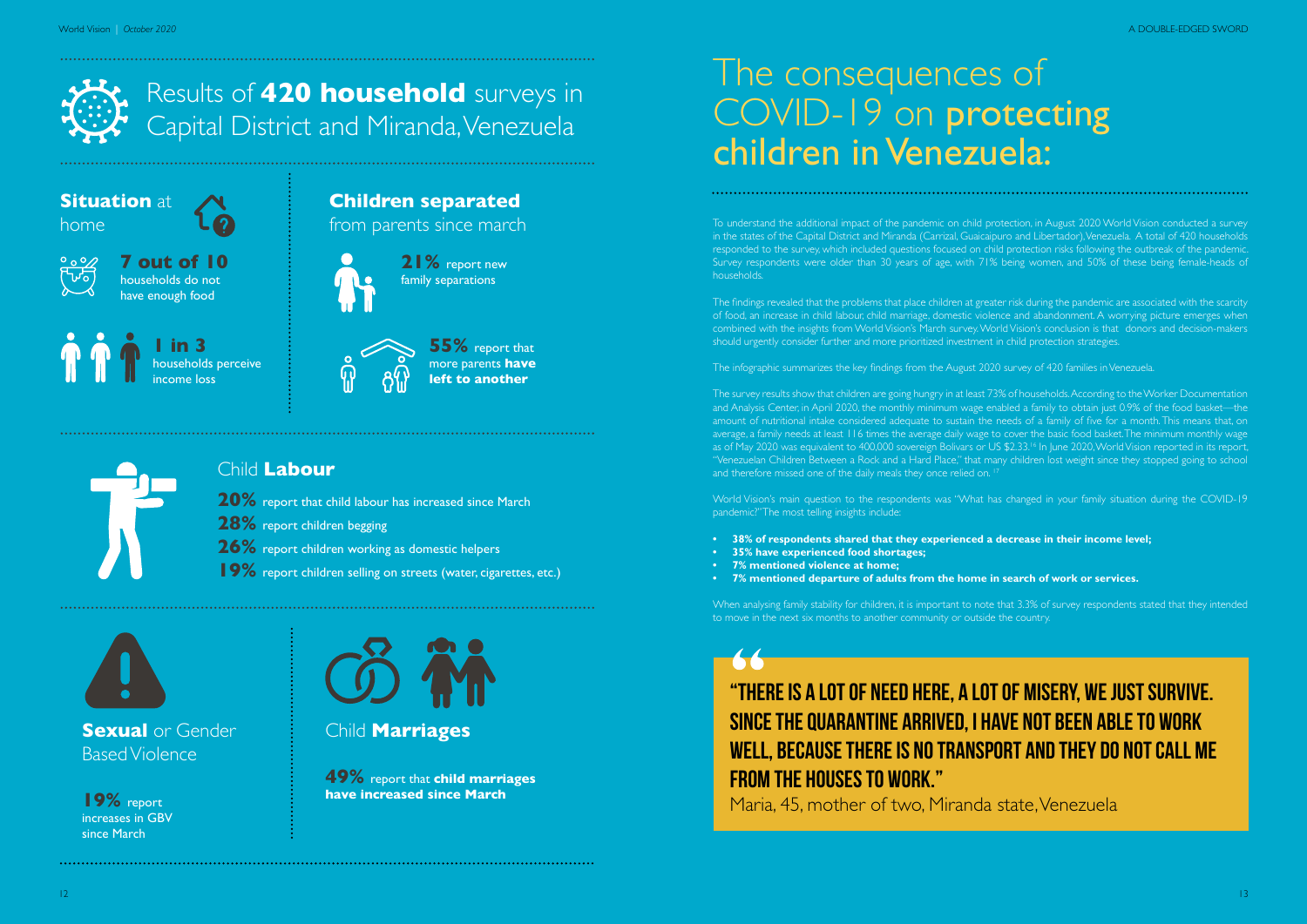About 12% of survey respondents said they were aware of children involved in work that is considered to be difficult or hazardous, and 20% believe that the number of children working increased due to the pandemic. Examples of labour involving children included begging (28%), domestic work (26%) and street vending (19%). A worrisome 15% mentioned children being forced to sell illegal drugs. A report by UNICEF and the International Labour Organization (ILO), "COVID-19 and child labour: A time of crisis, a time to act," estimates that following the quarantine measures, child labour would increase between 1% and 3%,19 Based on World Vision's findings, the increase for Venezuelan children may be much worse. "In times of crisis, child labour becomes a coping mechanism for many families," says UNICEF Executive Director Henrietta Fore. "As poverty rises, schools close and the availability of social services decreases, more children are pushed into the workforce."<sup>20</sup>

#### World Vision | *October 2020* A DOUBLE-EDGED SWORD - A DOUBLE-EDGED SWORD - A DOUBLE-EDGED SWORD - A DOUBLE-EDGED SWORD - A DOUBLE-EDGED SWORD - A DOUBLE-EDGED SWORD - A DOUBLE-EDGED SWORD - A DOUBLE-EDGED SWORD - A DOUBLE

Likewise, the survey reveals a fundamental piece of information revolving around children's right to be protected by their parents or responsible adults. Twenty-one percent of survey respondents acknowledged that they knew about children who had been separated from their parents in the last six months, coinciding with the beginning of the pandemic. Reasons cited for the separation included parents moving to a different community or country (51%) and parents voluntarily sending their children to live with relatives or friends (13%). Prior to the beginning of the pandemic in Venezuela, a Caracas-based aid organization Cecodap and polling firm Datanálisis, estimated that Venezuelan parents migrating to other countries left behind 1 million children.18 Following our August survey results, we can say that this number kept growing during the pandemic.

An additional area surveyed was the impact of the pandemic on children's rights to development of personality and a life free of violence. The survey respondents were asked whether they were aware of any cases of children living in a consensual union or in matrimony with adults. Unfortunately, 12% responded affirmatively. When asked whether the pandemic has led to an increase in child marriage, 49% responded "yes".

Furthermore, 19% of respondents admitted that the number of incidents of sexual or gender-based violence has increased during the pandemic. Victims of gender-based violence, specifically young girls and adolescents, are particularly vulnerable in Venezuela, if we consider the findings from the March assessment. Those findings showed that access to social services in Venezuela is limited, and internet, which can provide access to support groups, counseling or health information, especially during lock downs, does not have reliable coverage in the country.

As the situation worsens because of the pandemic, Venezuelans are forced to flee once again and travel to other countries, seeking opportunities to provide for their families back home. In September 2020, Colombian authorities estimated that around 200,000 Venezuelans would enter the country in the coming months.<sup>21</sup> However, what awaits them is a tough journey and life-threatening experiences. Following the protection monitoring interview with Venezuelan migrants in South America, the UN High Commissioner for Refugees (UNHCR) found that half (50.2%) of families were at risk of harm (either by others or while in transit) or resorted to survival behaviours.22 In the next section of the report World Vision uncovers some of the situations that Venezuelan refugee children are experiencing in the host countries during the pandemic.

**"(My son) worries me because he was born with heart problems. The medical specialists who treated him left the country. He also has problems with his liver. I am very distressed because my child enters the population at risk. Sometimes I think I can't take it anymore."**

Maria, 45, mother of two, Miranda state, Venezuela

©2020 World Vision / Chris Hube

d Vision

**MANITARIA** 

**NYUDA**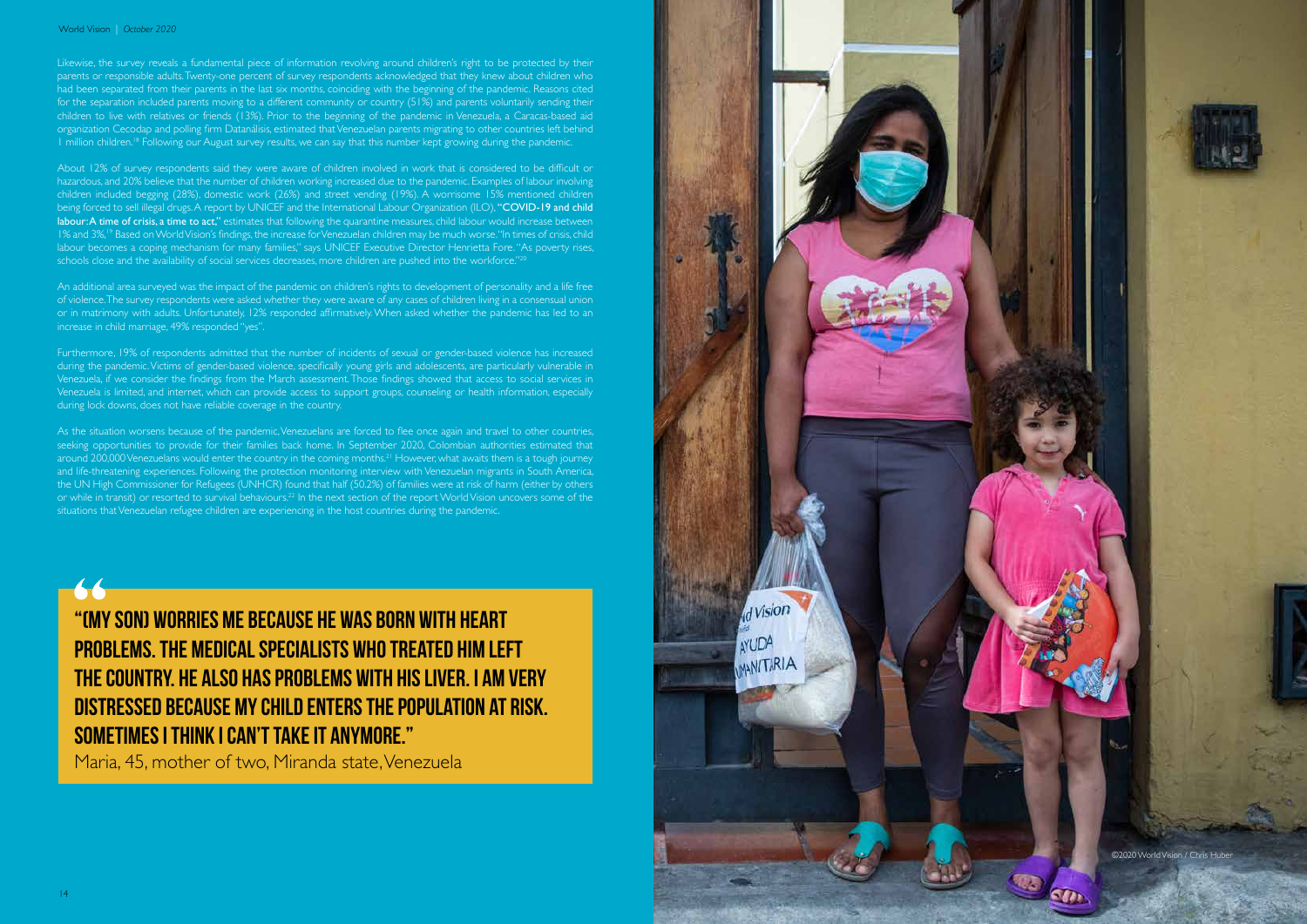### The voices of Venezuelan refugee children in other Latin American countries

In April 2020, World Vision investigated children's emotional and physical well-being state and their material conditions in the middle of the pandemic, seeking the voices of children and adolescents themselves. The purpose was to better understand their realities and identify solutions to mitigate and respond to the impacts of migration and the health crisis. Our survey sampled 392 children and youth who currently live in Venezuela and six surrounding countries in Latin America: Brazil, Bolivia, Chile, Colombia, Ecuador, and Peru. Of that sample, 57.6% of the children were under 11, 32.8% were between 11 and 15, and 9.6% were 16 to 18. More than 20% lived in Colombia and Brazil, respectively, while Venezuela had the smallest sample (3.58%). Almost 90% of respondents lived in cities and more than half were girls .

The reasons people return to Venezuela are complicated. The UN reported that Venezuela began a mandatory quarantine on April 6, 2020. Between then and June, approximately 105,000 Venezuelans from Colombia and 6000 Venezuelans from Brazil returned to their home country.23 Independent German news source, Deutsche Welle, summarised the difficulties Venezuelan returnees face, as echoed by the Commissioner of the Organization of American States and Venezuelans themselves - namely that the return situation has been degrading and that returnees are stigmatised. The piece cites the Venezuelan government's cruel treatment and humiliation of adult refugees, and its impact on the children that accompany them.<sup>24</sup> It also reports that, children and youth are at increased vulnerability, as the Venezuelan-Colombian border is the main port of return, and crime on the border increases the likelihood that minor children will be recruited by non-state armed groups.25 If you add to the situation the political tension between the two countries, it becomes even more unsustainable.<sup>26</sup>

According to the research report, the main COVID-19-related effects produced or intensified for refugee children and families coming from Venezuela were: the loss of income, eviction due to nonpayment, family separation and, based on those factors, the forced return to Venezuela. Added to these were the difficulties with handling bio-security protocols in the middle of often irregular forced migration processes.

The infographic summarizes the key findings from World Vision's April 2020 survey of 392 children in Venezuela and six surrounding countries.

Based on this general context, we summarise below surveyed children's and adolescents' feelings and experiences in relation to the main results of our research.



#### **During quarantine** do you have enough water and soap?



#### Families perceive their situation **worsening in regards to:**



#### **Family**  Separation

Access to

**healthcare** 

**services**

**Discriminated**

groups

**Hice** 

Every third child goes **hungry to bed**



**34%** 

**do not have access** 

**to healthcare** 

**services**

**60%** 

**do not have access to health services**

**56.5% Venezuelans**

**32.4%**

**People living on the streets**

**33.3% Migrants**

**21.3% Others**

**5.6% Indigenous** 

**6.5%**

**People living with disability**

**84.0%** Income

**80.3%** Food



#### **70.0%** Hygiene products



#### **20% No access to water or soap**

**1 in 4**

**children are separated from both of their parents during the pandemic**

### **I'm going crazy because I want (my grandson) to see a neurologist to find out the reason for the seizures," Johana says, desperately through tears.**  Johana 35, Miranda state, Venezuela, mother with 6 children

and 1 grandchild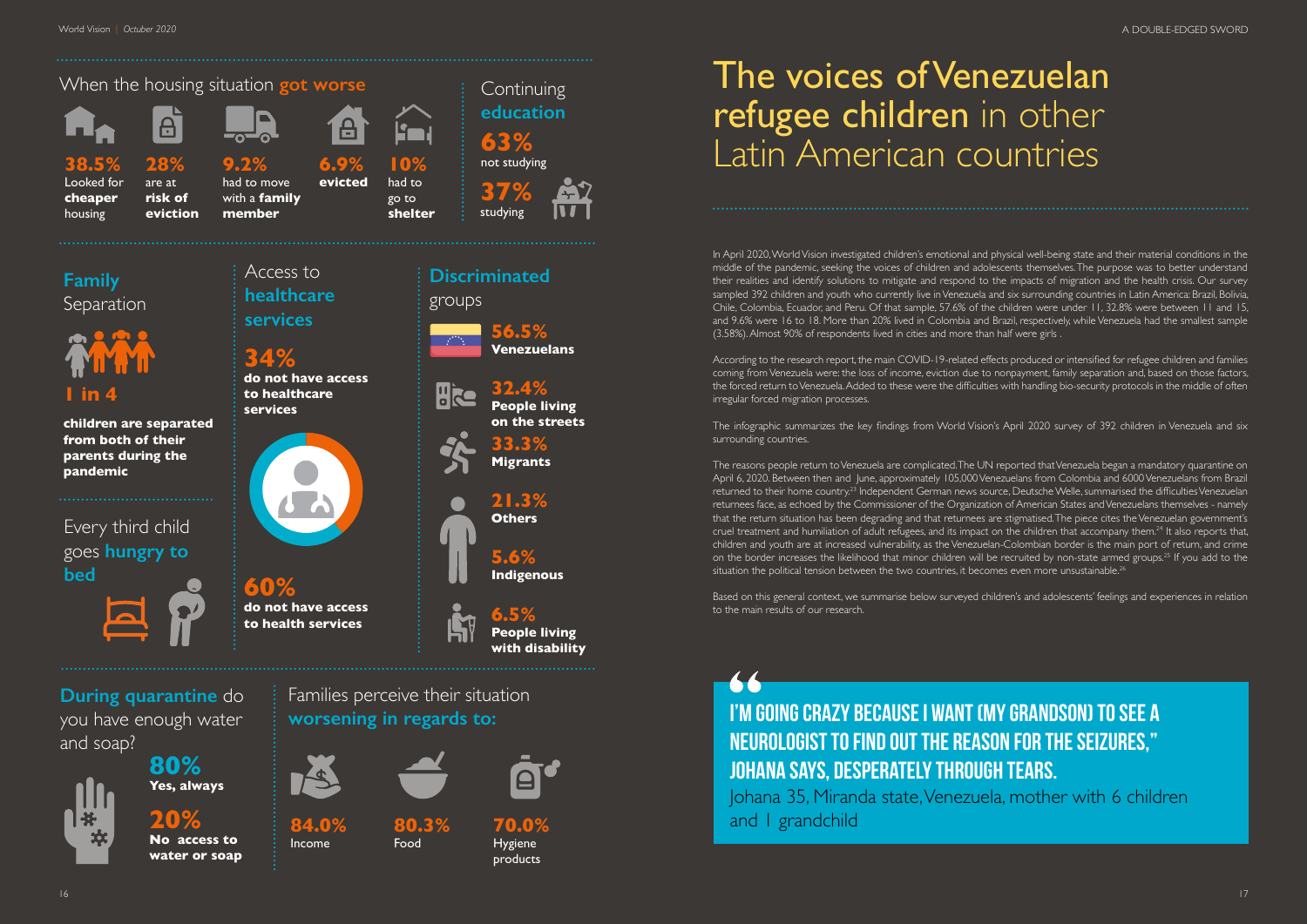

The aggregate findings for the countries in the sample altogether find that although 36% of children stay home during the quarantine, more than 40% do so in temporary or rented housing. They are at risk of eviction. One in four have been separated from their parents during the pandemic. And one in three has been living with only one parent.

In addition, most perceive that their family situation has deteriorated with respect to income, the provision of food, and hygiene products. One-third of survey respondents said they go to bed without eating; 20% do not have sufficient soap and water to meet their hygiene needs during the pandemic; 34% do not have access to health services; and 63% are out of school. This paints a clear picture of the humanitarian crisis in which these children are living.

In addition, Venezuelan children are the victims of elevated discrimination in the middle of the pandemic because of their ethnicity and migratory status. This is one of the circumstances that most affects them. It has grim consequences for their psychological and emotional development. This adverse economic and psychosocial situation explains why 55% admit they are bored and one-third are very concerned about what is happening around them.

In the middle of the health crisis, the studied variables come into sharper focus in some countries more than in others. For instance, three out of four respondents in Brazil reported that they live in an informal occupancy and 77% do not attend classes. While in Ecuador, an even greater number (85%) have had all classes suspended without any other way to continue their studies. The remaining 15% of children living in Ecuador are not even registered in any school. In Colombia, the country with the largest refugee population, 70% of respondents said they do not have access to medical services and nine out of 10 claimed that they have greater difficulty in obtaining food. In Peru, the country hosting the second-largest number of refugees, the greatest percentage (16%) of children reported having their parents leave them with a caregiver due to the pandemic. A significant percentage of children in Peru (50%) also reported experiencing discrimination due to their status as refugees and 91% believed that the discrimination has increased due to the pandemic.

Conditions in Chile are somewhat better. It is the country that stands out with the greatest percentage of children and adolescents (93%) reporting they have been informed about where to go in case of risks or having suffered some harm. But it is also where the most children report that their greatest problem during the pandemic is growing family conflict. In Bolivia, access to soap and water is low and even though it is the country with the lowest acceptance rate of refugees, it is where six in 10 children live in housing provided by the government.



### **This has affected me a great deal emotionally and I get depressed. I ask God to overcome this malnutrition problem. The Christian church has been a great support."**

Oly, 69, grandmother caring two of her grandchildren, Miranda state, Venezuela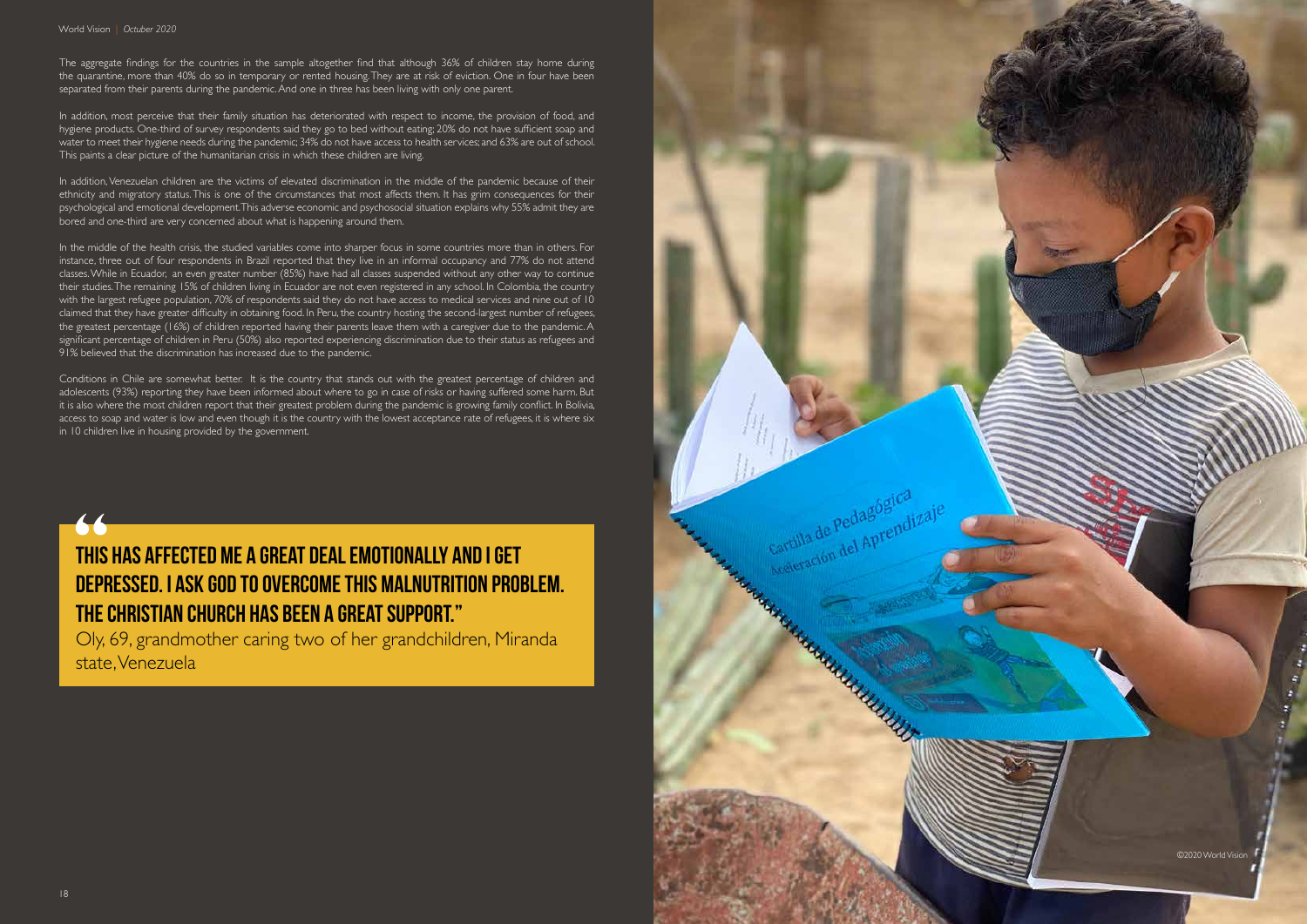## A big family with big challenges

Johana Medina, a 35-year-old single mother, lives in Miranda state, Venezuela. Three of her young daughters help her carry water for the household while she cares for her youngest children. She is the head of the family with 6 children and 1 grandson.

Johana supports her family through income she obtains from sporadic house cleaning and the modest allowance she receives from the father of her youngest daughter. It's not enough to make ends meet.

Johana is stuck between the need to care for her large family and provide an income so they can survive. The quarantine makes it impossible for her to work, and her job is not in high demand. The situation is complicated by having to deal with the anxiety of the children having to stay together in a small space that measures approximately 5x8 metres.

The lack of water in the sector is another problem to overcome. Due to her health condition, Johana cannot carry water. It is her young children who have to walk back and forth each day to gather water in plastic containers from a local water source.

#### "They go to a neighbor's house that is close by where the water comes," says Johana.

#### Despite adversity, this mother tries to do things right. She also helps her kids with homework, which is sent via text message.

#### "It is deficient because of the lack of internet service," says Johana.

#### **Teen pregnancy and malnutrition**

Rosneibe Rodríguez, 1, is the son of Iroska, 16, Johana's second daughter. He was diagnosed with severe malnutrition during a medical health checkup in May at her local church, Centro Cristiano de los Teques. Johana was pleased by the attention he received.

"I really liked that the doctor checked all over the place, things pediatricians did before, but not anymore," says Johana.



Later, Rosneibe was referred to the only hospital in the city. But he could not get an appointment because COVID-19 cases are the only ones being treated. After waiting in uncertainty, Johana felt

desperate when her grandson did not receive the necessary care. The little boy had eight strong seizures. It remains to be known if his malnutrition condition is related to neurological episodes. However, the lack of equipment in hospitals and of money to pay for the different examinations that are required has not made it possible to reach a definitive diagnosis.

"I'm going crazy because I want that child to see a neurologist to find out the reason for the seizures," Johana says, desperately through tears.

The double-crisis of the economic collapse and Coronavirus pandemic is reducing the quality of life for Johana, her family, and millions of Venezuelans.

Her grandson's situation is not the only health problem the family is facing. Johana also suffers ailments related to her kidneys. She hasn't received a diagnosis because she can't afford medical tests.

#### **A little help brings health and hope**

The three monthly \$30 cash transfers she received through World Vision and partner church Centro Cristiano de Los Teques have helped her invest in food, diapers and medicine. Rosneibe has begun to recover from his severe malnutrition. This gives a little hope to the family.

Johana has gratitude and sadness. Gratitude for having received help from World Vision and the church. Sadness because she is not sure what the future holds. But she remains expectant about the medical diagnosis, the future of her children and the end of the quarantine.

#### "I have to go forward and trust God," she says. "I do not have any other option."

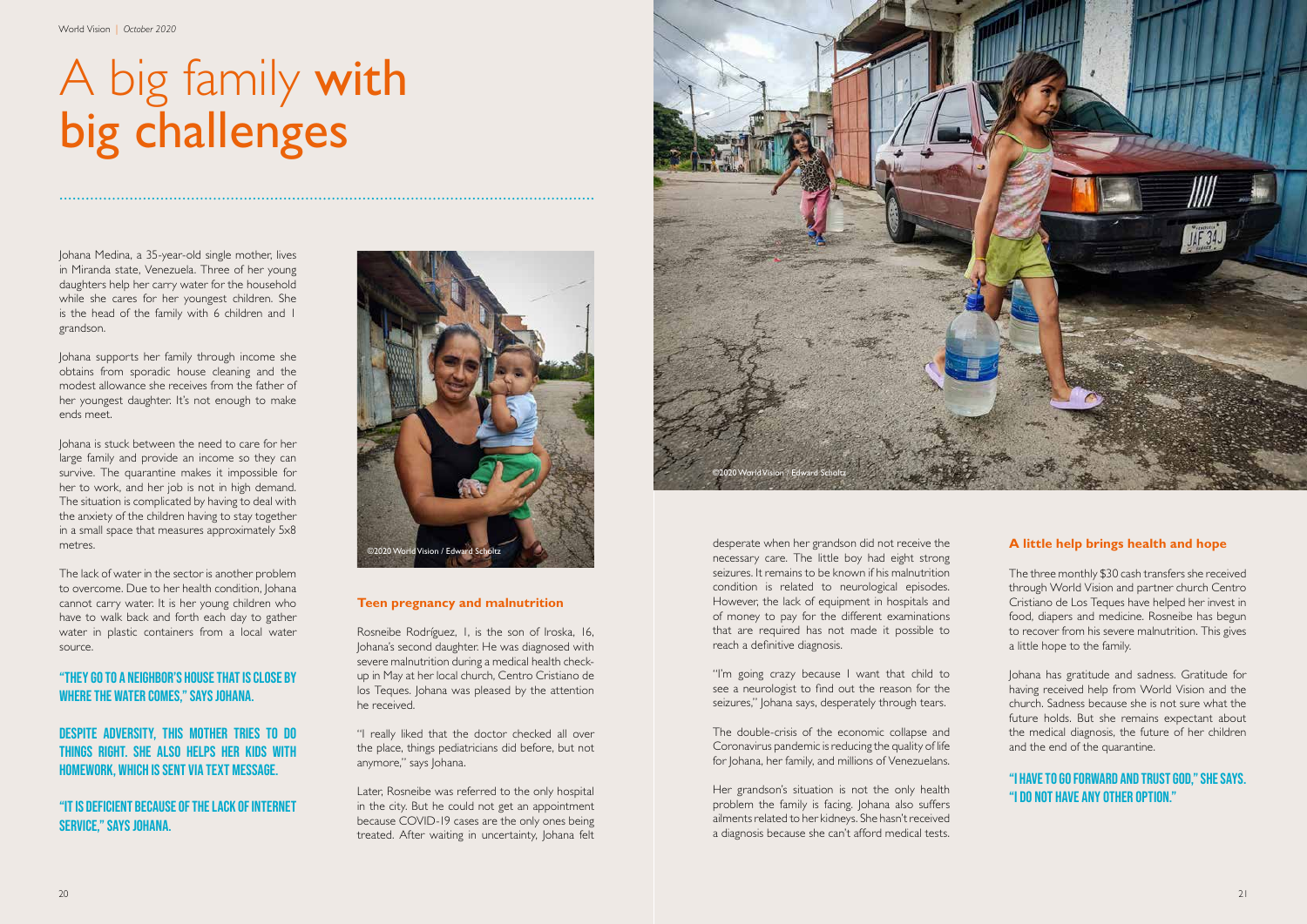## Conclusion and Recommendations

The data presented in this report demonstrates how COVID-19 has exacerbated the vulnerabilities of Venezuelan refugee children as well as those that remain in the country. Based on the findings of these surveys and experience responding to the needs of children and families in Venezuela and displaced in the region, World Vision calls on donors, leaders and key stakeholders and decisionmakers to act now.

#### **Governments should:**

- Implement UN Security Council Resolution 2532 and UN policy directives to increase access for health and humanitarian workers to meet priority needs for all affected populations. Additionally, consider services necessary to monitor and ensure children's protection 'essential' and life-saving. and allow unimpeded movement for frontline child protection personnel.
- Ensure critical food-assistance and nutrition programmes (e.g., community management of acute malnutrition) are safely adapted and functioning throughout the COVID-19 response, and regularly assess the food security and nutritional status of highly vulnerable populations, in particular refugees and migrants.<sup>27</sup>
- Prioritise strengthening health systems, not only building capacity of health services and frontline workers in COVID-19 response, but ensuring continuity of essential maternal, newborn and child health, sexual and reproductive health, and nutrition services to mitigate risk of mortality and morbidity. Services should be available to refugees and migrants, regardless of status.
- Implement a COVID-19 education response that reaches and supports the most vulnerable children, in particular refugees and migrants, girls, children with disabilities and those in urban slums/informal settlements.<sup>28</sup>
- Ensure existing social protection systems/mechanisms and national economic recovery plans are inclusive of refugees and migrants.
- Prioritise faith actors as essential partners to help prepare and protect individuals, families and the public's health during the response, in line with the WHO's COVID-19 Preparedness and Response guidance.29

#### **Governments, donors, UN agencies, International Financial Institutions and NGOs should:**

- Ensure macro, national and community-based mechanisms to enhance social protection and other essential public services for families are fit-for-purpose, resourced and implemented. This should include the use of cash and voucher assistance in line with Grand Bargain commitments, and integration of child-sensitive social protection schemes in national government COVID-19 response and recovery plan.30
- Scale up response efforts to address acute hunger, including by rapidly scaling social protection and safety net transfers and support to livelihood recovery for the poorest to mitigate the risk of the most severe hunger crisis the world has seen in decades. This must include policy actions to lift trade restrictions and other bureaucratic impediments that impact critical agricultural input supplies as well as the functioning of local and national food markets.

#### **Donors should:**

- Urgently scale up funding to meet the immediate needs of children by fully funding the Venezuela HRP, in particular expanding budgets and investments aimed at protecting children from violence and supporting vulnerable populations, in particular female-headed households, with emergency nutrition, food assistance, livelihoods and cash-voucher programmes throughout the pandemic.
- Ensure 4% of total humanitarian assistance is dedicated to child protection, in alignment with the Alliance for Child Protection in Humanitarian Action's 2019 to 2020 standing recommendation.<sup>3</sup>
- Adequately resource access working groups and ensure Resident Coordinators and Humanitarian Country Teams prioritise collective engagement with governments, including local authorities and non-state actors, to address access constraints and bureaucratic impediments.

#### **UN agencies and NGOs should:**

- Prioritise and mainstream child protection in all response plans and efforts at national level, inclusive of initiatives to end all forms of violence against children, and ensuring continuity of child protection systems and services particularly for refugees and migrants, in alignment with the Minimum Standards for Child Protection in Humanitarian Action.<sup>32</sup>
- Fill critical gaps in national social protection systems. In collaboration with national and local authorities, conduct outreach to vulnerable children and families and facilitate humanitarian multipurpose cash assistance, vouchers and in-kind transfers to those excluded from national social protection systems due to capacity limitations, location, political, legal or other reasons, but also ensure coordination and effective referral into national systems, where possible.

**"I dream of the pandemic ending so I can play baseball, study and learn to read," he says. Although he attends a public school, he still can't read. And it is surprising how he recognizes that, because he is a boy, at some point he must help his mother and sisters. "I want to study and be able to work to help my mother and the girls."**

66

Jhony, 12, Miranda state, Venezuela, Johana's only son. He recently broke his arm playing ball.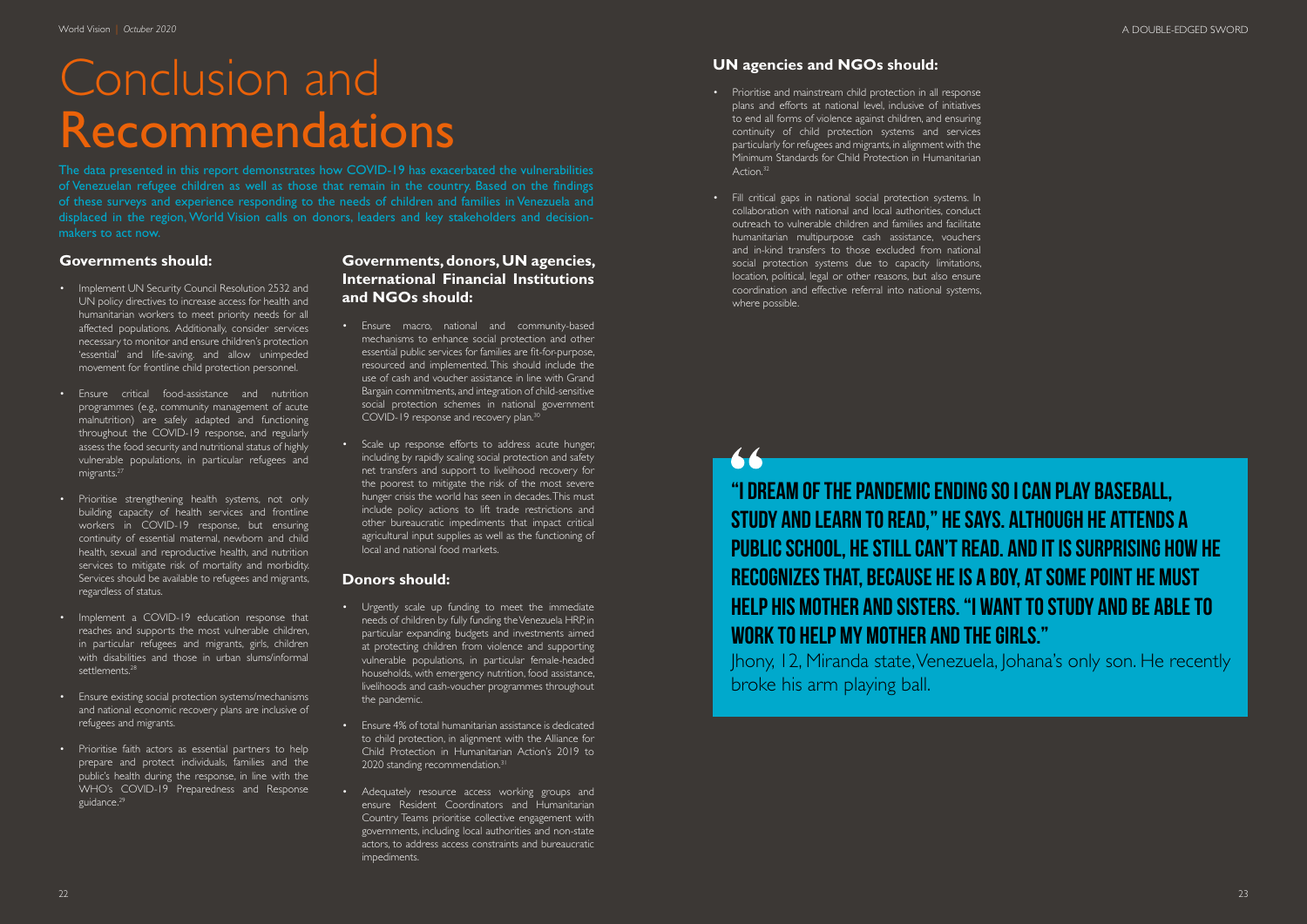## References

- 1 Central Bank of Venezuela, Gross Domestic Product (GDP). Historic data from 1997 to Q3 2018 with 2017 constant prices. http://www.bcv.org.ve/sites/default/files/cuentas\_macroeconomicas/5\_2\_1\_trim.xls
- 2 Coordination Platform for refugees and migrants from Venezuela (R4V), Last data available from May 5, 2020. https:// r4v.info/es/situations/platform
- 3 Global Health Security Index, October 2019 https://www.ghsindex.org/wp-content/uploads/2019/10/2019-Global-Health-Security-Index.pdf
- 4 World Vision, "Between the Rock and the Hard Place", July 2020. https://www.wvi.org/sites/default/files/2020-06/ Ni%C3%B1ez%20venezolana%20Covid19%20Ingl%C3%A9s%20Web\_FINAL.pdf
- 5 Al Jazeera, "Returning Venezuelans face 'nightmare' coronavirus quarantine", 8 April 2020. https://www.aljazeera.com/news/2020/4/8/returning-venezuelans-face-nightmare-coronavirus-quarantine
- 6 UNDP, Human Development Reports, Venezuela. Accessed in April 2020: http://hdr.undp.org/en/countries/profiles/ VEN
- 7 UNESCO, Database, Accessed in April 2020: http://data.uis.unesco.org/
- 8 Tal Cual, "El año escolar comenzará sin la mitad de los profesores de hace dos años" August 2019. https://talcualdigital. com/el-ano-escolar-comenzara-sin-la-mitad-de-los-profesores-de-hace-dos-anos/
- 9 Pan-American Health Organization. Basic indicators 2019: Health trends in the Americas. Washington, D.C.
- 10 Emerging Infection Diseases, "Resurgence of Vaccine-Preventable Diseases in Venezuela as a Regional Public Health Threat in the Americas", Paniz-Mandolfo, Alberto et all. 2019 Apr; 25(4): 625–632. https://www.ncbi.nlm.nih.gov/pmc/ articles/PMC6433037/
- 11 Central Bank of Venezuela (2019). National Consumer Price Index (NCPI). Historic Data from December 2017 to April 2019. http://www.bcv.org.ve/sites/default/files/precios\_consumidor/4\_5\_7\_indice\_y\_variaciones\_mensuales\_ serie desde dic 2007.xls
- 12 FAO, WFP, OPS, UNICEF (2019). Panorama de Seguridad Alimentaria y Nutricional 2019. Available at: https://reliefweb.int/ sites/reliefweb.int/files/resources/Panorama%20de%20la%20seguridad%20alimentaria%20y%20nutricional%20en%20 Am%C3%A9rica%20Latina%20y%20el%20Caribe%20-%20Hacia%20entornos%20alimentarios%20m%C3%A1s%20 saludables%20que%20hagan%20frente%20a%20todas%20las%20formas%20de%20malnutrici%C3%B3n.pdf
- 13 WV, "Venezuela Multisector Rapid Assessment", September 2020. https://www.wvi.org/publications/report/venezuelacrisis/venezuela-multisector-rapid-assessment-september-2020
- 14 Noticia.Today November 2018 https://noticia.today/ninos-comen-solo-2-veces-al-dia-segun-miguel-pizarro/ 2016 national survey in Venezuela, conducted by More Consulting reported that 46% of children were skipping at least 1 meal a day. Published by Efecto Cocuyo, September 2016. https://efectococuyo.com/la-humanidad/mas-de-40-de-losninos-comen-dos-veces-o-una-vez-al-dia/
- 15 Venezuela National Survey on Living Conditions 2017. Available at: https://www.ucab.edu.ve/wp-content/uploads/ sites/2/2018/02/ENCOVI-2017-presentaci%C3%B3n-para-difundir-.pdf
- 16 Ministerio del Poder Popular para el Proceso Social de Trabajo, Minimal Salaries publication via Gaceta Oficial 6.532 effective May, 2020. http://www.mpppst.gob.ve/
- 17 See supra note 4
- 18 The New York Times, "Nearly a Million Children Left Behind in Venezuela as Parents Migrate", 30 March 2020. https://www.nytimes.com/2020/03/24/world/americas/venezuela-migration-children.html

https://www.unicef.org/press-releases/covid-19-may-push-millions-more-children-child-labour-ilo-andunicef#:~:text=%E2%80%9CIn%20times%20of%20crisis%2C%20child,are%20pushed%20into%20the%20workforce.

country in the context of COVID-19", September 2020. https://reliefweb.int/sites/reliefweb.int/files/resources/OAS\_

Migratory Institute, the most common challenges during the trip to migrate were the lack of financial resources, transportation, and instead of a place to sleep, the scarcity of food, insecurity, and the dilemma with documentation for traveling. In addition there is a lack of documentation and health problems. IOM, "Profile of Venezuelan Refugees and Migrants in Latin America & the Caribbean Reveals Country-to-Country Variations in their Characteristics and Experiences", August 2020. https://www.iom.int/news/profile-venezuelan-refugees-and-migrants-latin-america-

- 19 ILO and UNICEF, "COVID-19 and Child Labour: A time of crisis, a time to act", June 2020. https://www.ilo.org/wcmsp5/ groups/public/---ed\_norm/---ipec/documents/publication/wcms\_747421.pdf
- 20 UNICEF, "COVID-19 may push millions more children into child labour ILO and UNICEF", June 2020.
- 21 The World, "Amid pandemic, Venezuelans hit the road again in search of work", 13 October 2020. https://www.pri. org/stories/2020-10-13/amid-pandemic-venezuelans-hit-road-again-search-work
- 22 UNHCR, Protection monitoring Venezuela situation update 1 (January—June 2019). https://reliefweb.int/report/ ecuador/protection-monitoring-venezuela-situation-update-1-january-june-2019
- 23 Organization of American States, "Situation of Venezuelans who have returned and are trying to return to their Venezuelan-Returnees\_ENG.pdf
- 24 In that regard, the IOM reports that, according to the characterization performed in 11 countries by the Political caribbean-reveals-country-country
- 25 Deutsche Welle, "Retorno a Venezuela: segregación y estigmatización", Julio 2020. https://www.dw.com/es/retorno-avenezuela-segregaci%C3%B3n-y-estigmatizaci%C3%B3n/a-54090639
- 26 CNN en Español, "Denuncian que gobierno de Maduro restringe el regreso de venezolanos", Junio 2020. venezolanos-estan-a-la-intemperie-en-la-frontera-con-colombia/
- 27 For detailed policy recommendations, see WV's Policy Brief: "COVID-19 & Poverty and Hunger", July 2020. https:// default/files/2020-07/Out%20of%20Time\_Covid19%20Aftershocks%20-%20FINAL.pdf
- 28 For detailed policy recommendations, see WV's Policy Brief: "COVID-19 & Education policy brief", May 2020. Brief\_2020-05-22.pdf
- 29 For detailed policy recommendations, see WV's Policy Brief: "Faith Actors in the COVID-19 Response", August COVID-19%20Response\_20200818a.pdf
- 30 For detailed policy recommendations, see WV's Policy Brief: "COVID-19 & Child-sensitive social protection", June Policy%20Brief\_2020-06-24\_fnl2%20%282%29ff.pdf"
- 31 For detailed policy recommendations, see WV's Policy Brief: "COVID-19 and Child Protection in Humanitarian pdf
- 32 Alliance for Child Protection in Humanitarian Action. Minimum Standards for Child Protection in Humanitarian Action. https://spherestandards.org/resources/minimum-standards-for-child-protection-in-humanitarian-action-cpms/

https://cnnespanol.cnn.com/2020/06/09/alerta-por-restricciones-del-gobierno-venezolano-denuncian-que-

www.wvi.org/sites/default/files/2020-07/World%20Vision%20COVID-19%20FSL\_09072020.pdf For additional content and World Vision projections, check WV's report: "Aftershocks 3: Out of Time", July 2020. https://www.wvi.org/sites/

https://www.wvi.org/sites/default/files/2020-05/World%20Vision%20COVID-19%20Education%20Policy%20

2020. https://www.wvi.org/sites/default/files/2020-08/World%20Vision%20Faith%20Actors%20in%20the%20

2020. https://www.wvi.org/sites/default/files/2020-06/World%20Vision%20COVID-19%20Social%20Protection%20

Settings", June 2020. https://www.wvi.org/sites/default/files/2020-06/World%20Vision%20COVID-19%20CP%20 Policy%20Brief\_20200608\_fnl.pdf\_For additional content and more projections also check WV's report: "Aftershocks: A perfect storm", May 2020. https://www.wvi.org/sites/default/files/2020-05/Aftershocks%20FINAL%20VERSION\_0.